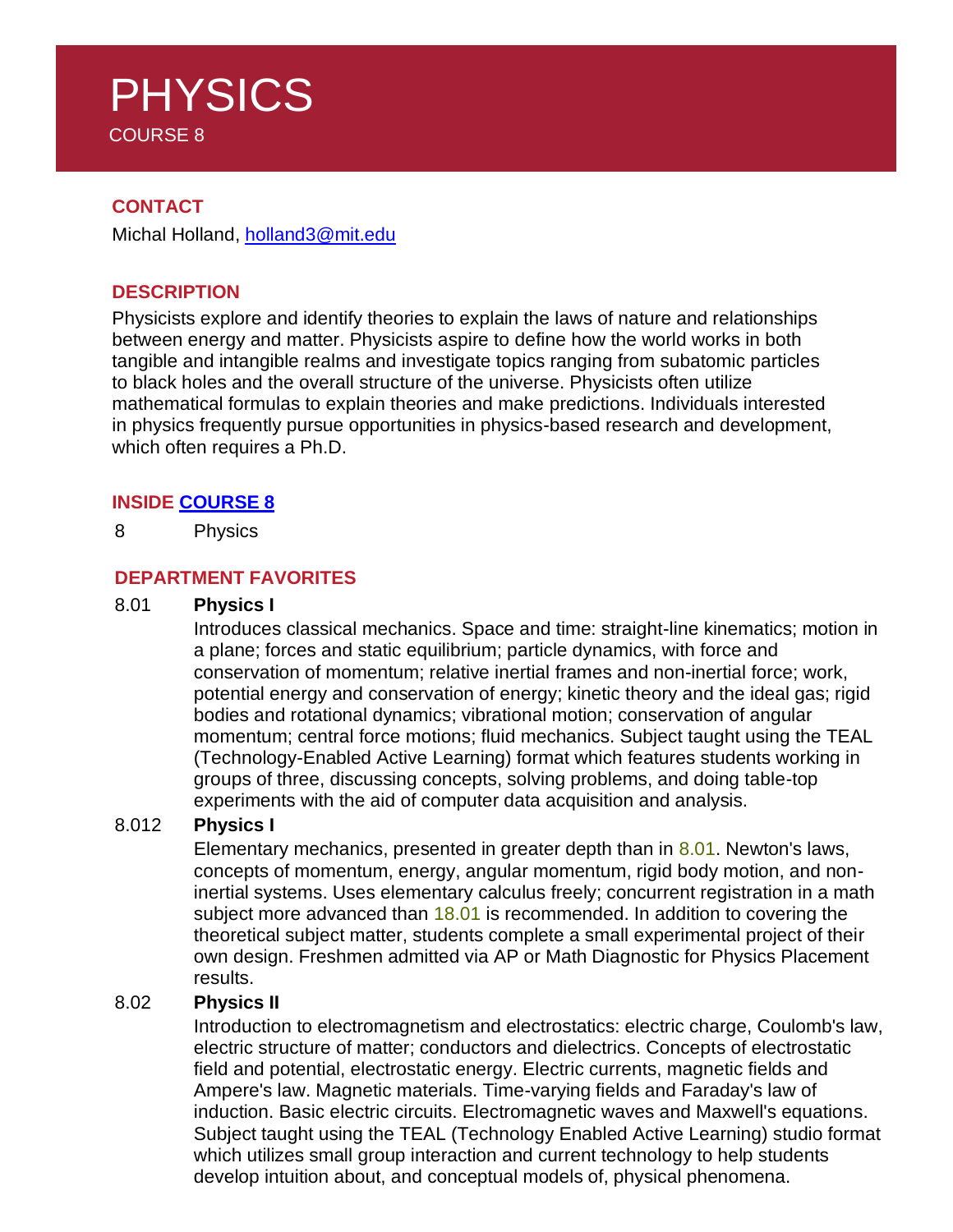# PHYSICS COURSE 8

8.022 **Physics II**

Parallel to [8.02,](http://catalog.mit.edu/search/?P=8.02) but more advanced mathematically. Some knowledge of vector calculus assumed. Maxwell's equations, in both differential and integral form. Electrostatic and magnetic vector potential. Properties of dielectrics and magnetic materials. In addition to the theoretical subject matter, several experiments in electricity and magnetism are performed by the students in the laboratory.

## **COURSE 8-FRIENDLY UROP AREAS**

Francis Bitter Magnet Laboratory Research Lab of Electronics (RLE) Inst for Data, Systems, Society (IDS) Kavli Institute (MKI) Materials Research Lab (MRL)

MIT Energy Initiative (EI) The State of Plasma Science and Fusion Center (PSFC)

# **GET INVOLVED WITH COURSE 8**

Society of Physics Students (SPS) Undergraduate Women in Physics (UWIP)

### **SKILLS**

Using scientific rules and methods to solve problems

Ability to conduct research

Technical writing and research proposal abilities

Identifying measures or indicators of system performance and the actions needed to improve or correct performance, relative to the goals of the system.

## **POSSIBLE FUTURE POSITIONS**

- **Physicist:** Conduct research into the phases of physical phenomena, develops theories/laws on the basis of observation and experiments, and devises methods to apply laws/theories to industry and other fields.
- **Field test engineer:** Develop/upgrade instrumentation and software for control and analysis, document test procedures and experimental setups, and analyze and document the results of the tests.
- **Researcher:** Conducts experiments, analyzes findings, operates necessary equipment, develops and tests theories.
- **Data analyst:** Analyzes problems and comes up with creative solutions to a variety of problems in applications such as aerospace, sales, or inventory.

## **CAREER INDUSTRY EXAMPLES**

| Aerospace and defense | Computer hardware |
|-----------------------|-------------------|
| Automotive            | Computer software |
| Communications        | Consulting        |

**Financial services Government Nuclear Physics**